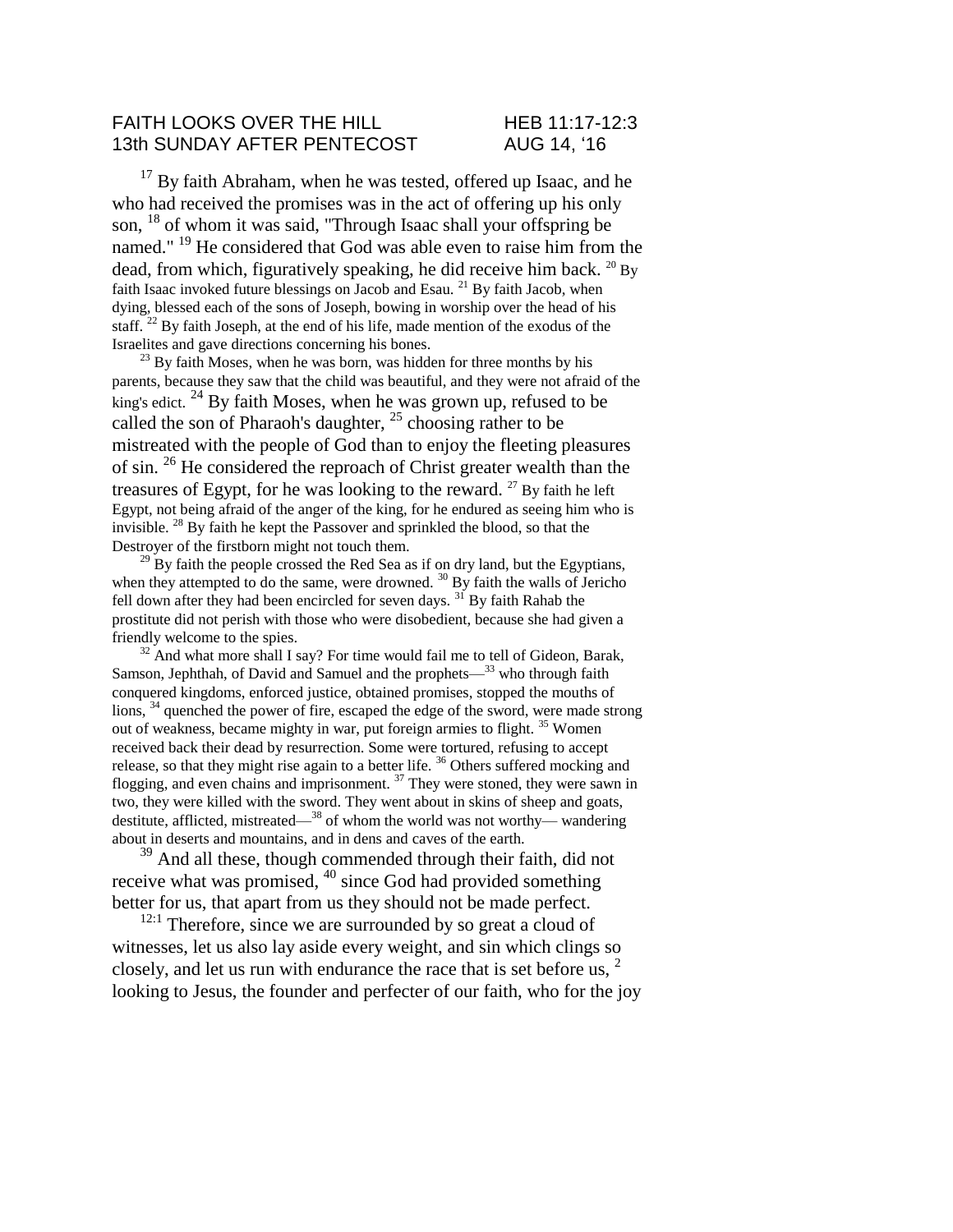that was set before him endured the cross, despising the shame, and is seated at the right hand of the throne of God.

 $3^3$  Consider him who endured from sinners such hostility against himself, so that you may not grow weary or fainthearted.

Once my wife & I were riding with her sister, going to her house in car with new GPS system.

It told her to turn on a certain road but she knew that wasn't the way to go. It must be malfunction.

Within minutes we were in traffic jam that went for miles. She should have trusted the GPS.

It is not just when driving that we might act differently if we could see what was over the next hill.

Text is saying faith is looking over the hill by trusting what God tells us in his word.

# FAITH LED PATRIARCHS TO DO WHAT LOOKED DUMB FAITH LEADS PEOPLE TO DO WHAT LOOKS DIFFICULT FAITH LOOKS TO WHAT JESUS DOES FOR US

# FAITH LED PATRIARCHS TO DO WHAT LOOKED DUMB

 $17$  By faith Abraham, when he was tested, offered up Isaac, and he who had received the promises was in the act of offering up his only son, <sup>18</sup> of whom it was said, "Through Isaac shall your offspring be named." <sup>19</sup> He considered that God was able even to raise him from the dead, from which, figuratively speaking, he did receive him back.  $^{20}$ By faith Isaac invoked future blessings on Jacob and Esau.<sup>21</sup> By faith Jacob, when dying, blessed each of the sons of Joseph, bowing in worship over the head of his staff.

There was once TV show about man who every morning got next day's newspaper, so he saw ahead of time what was going to happen: accidents, robberies, etc. and he set out to try to change that. He did seemly crazy things and had problems as result. Some might think what was really dumb was that he didn't use paper to get rich on stock market. Text tells of those who did crazy things because of faith. Abraham offering up Isaac is familiar example of faith. But what about Isaac blessing Jacob & Esau? Normally oldest son got most inheritance & best blessing. But he Isaac did it backwards. Why? God said when they were born, older will serve younger.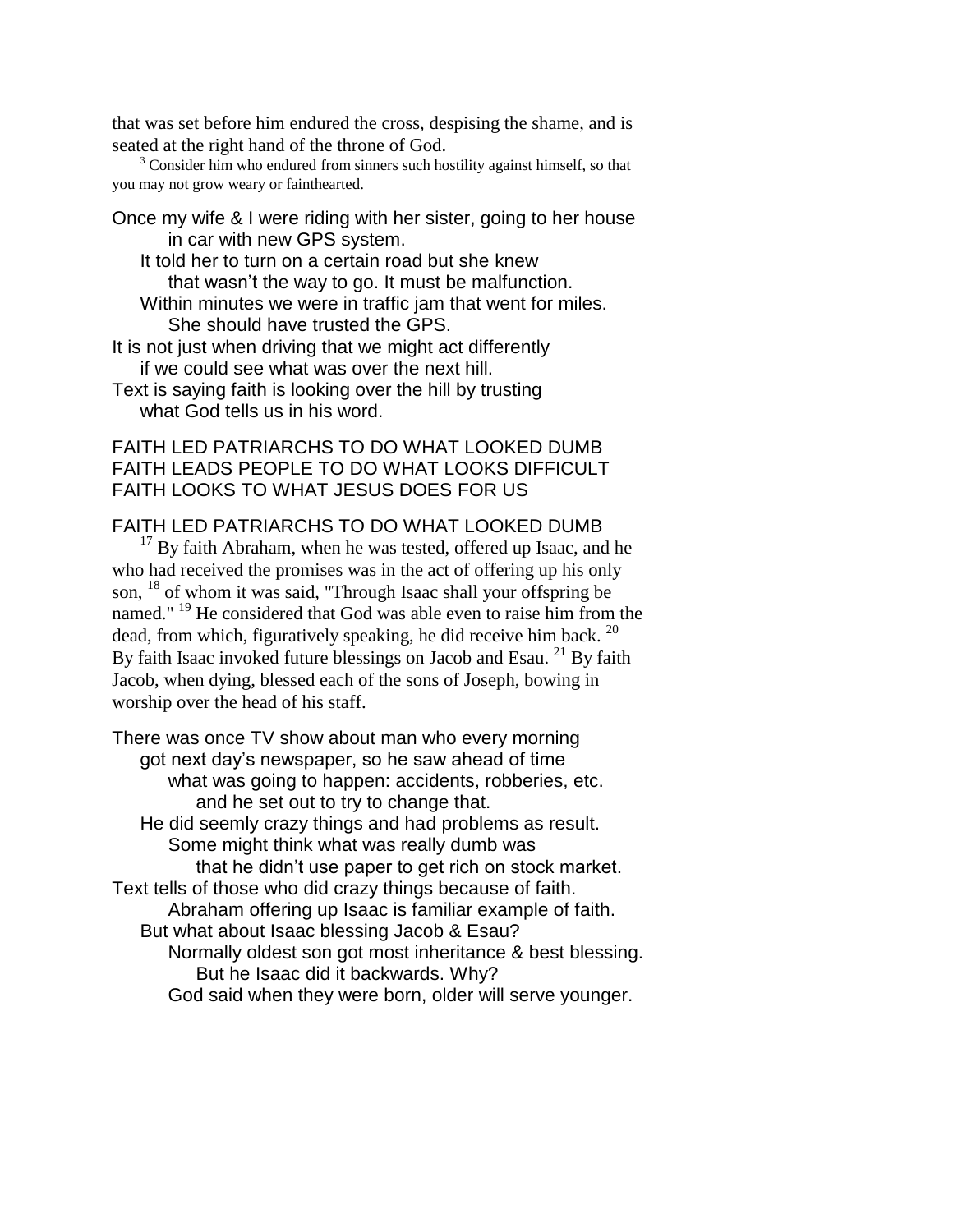Jacob follows this example when giving his dying blessing to his grandsons. He crosses his arms to put right hand on younger son and give him the better blessing. The point is that faith leads people to do things backwards, like Abraham acting to kill his own son because God said so, trusting that God would somehow raise him from dead since Abraham himself was good as dead before he had him In same way, others did crazy things, Joseph directed that 400 years in future his bones should be removed from tomb in Egypt and carried away. Moses gave up position as Pharoah's heir to be with slaves. People of Israel marched right into the sea. Rahab, in Jericho, helped the invading enemy. All because they believed what God had said. Israel marched 7 times around Jericho. That seemed crazy. It took 40 years of crazy things like water coming from rock, flakes of food appearing on ground, being healed by looking at a brass snake, to get them to obey a dumb order like that. It was crazy for Gideon to deliberately reduce his army before going into battle with Midian with no real weapons. It was crazy for a poor Sidonian woman with a starving son to give what little food she had to an Israelite who shows up, with no hint he would later raise her son from the dead. It was stupid of Daniel and his friends, when threatened with being burned alive or eaten by lions if they disobeyed orders to just say, well, go ahead then. Jesus says in Gospel we too will do crazy, backward things. Normal is to put self first, family second, all the rest third. Jesus promises not peace but division, when we put God's kingdom first, family second, self last. On a beautiful summer weekend morning it may seem silly to get up early, get dressed up, so sit inside a church. It feels dumb to just do what one is told by old fashioned parents who don't really get how things work today. It is ridiculous that woman can't do what she wants with body, and whole life could be disrupted for sake of a few cells of a different life inside her no one can even see yet. It feels right to do what love makes you feel by having sex and makes sense to try out relationship by living together and if we say "not until marriage," what is wrong with you?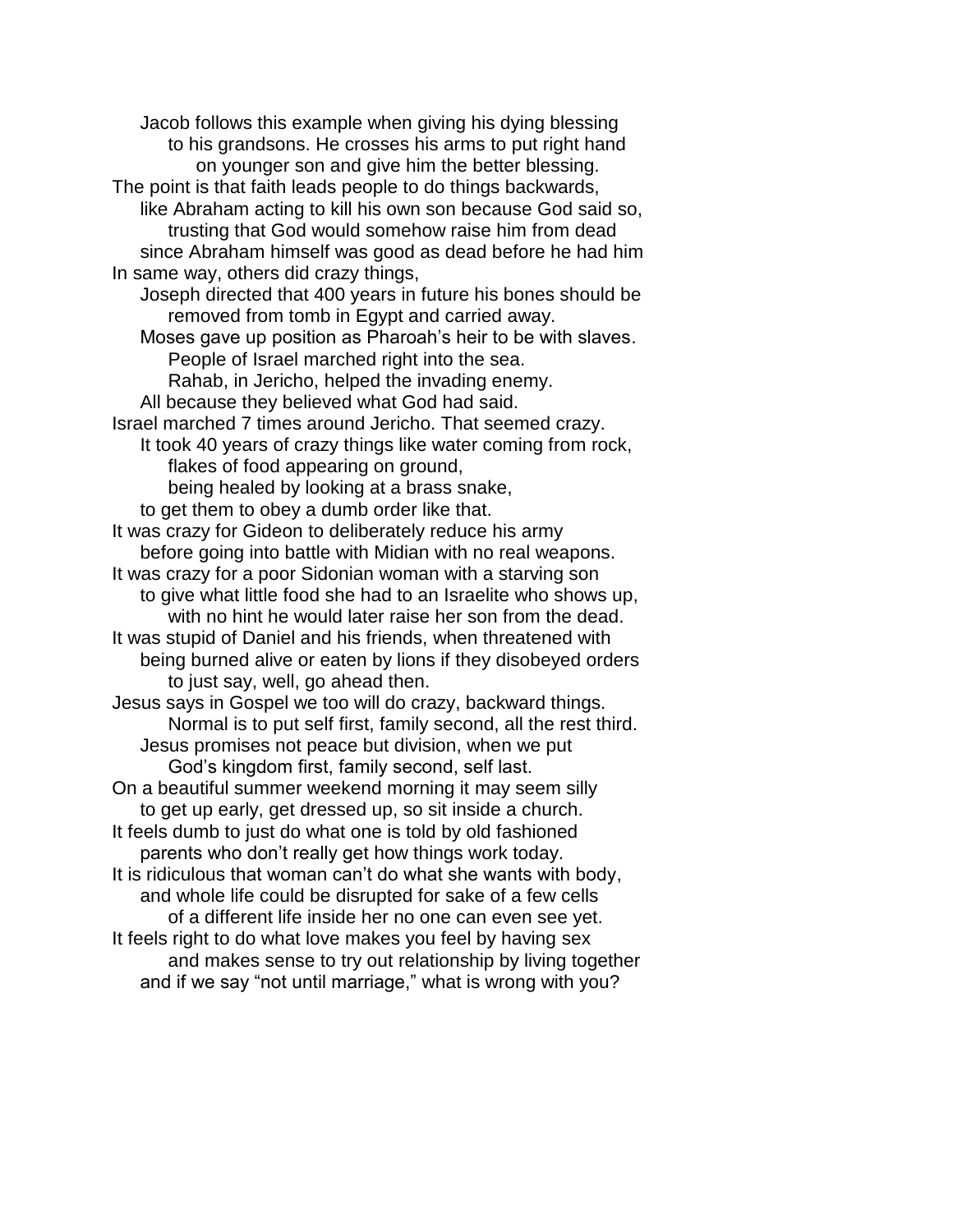Of course you should do all you can to get ahead without going out of way to help strangers and foreigners.

Except when we actually believe what God says and trust his promises enough to do what he tells us

even when we don't yet see how his way is the best.

But here is the catch, not all the examples of heroes of faith to which text refers ended up in the same way.

### FAITH LEADS PEOPLE TO DO WHAT LOOKS DIFFICULT

<sup>35</sup> Women received back their dead by resurrection. Some were tortured, refusing to accept release, so that they might rise again to a better life.<sup>36</sup> Others suffered mocking and flogging, and even chains and imprisonment.

 $39$  And all these, though commended through their faith, did not receive what was promised, <sup>40</sup> since God had provided something better for us, that apart from us they should not be made perfect.

During Olympics we recognize as heroes and role models those who struggle & work hard to become great success. But aren't those even more heroic who work just as hard without ever being rewarded with glory or success. In real life, not everyone is going to win

but everyone will have to endure difficulty & do it well. World's idea of faith is confidence everything will turn out fine and puts faith in faith itself. If you believe something enough you can make it happen.

This is like what Prophet Jeremiah says of false prophets: They say continually to those who despise the word of the LORD, 'It shall be well with you'; and to everyone who stubbornly follows his own heart, they say, 'No disaster shall come upon you.'

What Bible means by faith is not just confidence in good but confidence in God and what God actually says. This is why a few received their dead back by resurrection

but many deliberately chose not to be escape suffering because of their hope in a better resurrection.

They were willing to accept suffering which means it didn't look like they were loved and blessed by God because they believed God really did love them and they already had his greatest blessings.

Moses turned his back on all he could have accomplished as a privileged grandson of Pharaoh

preferring reproach of Christ, that Christ experienced,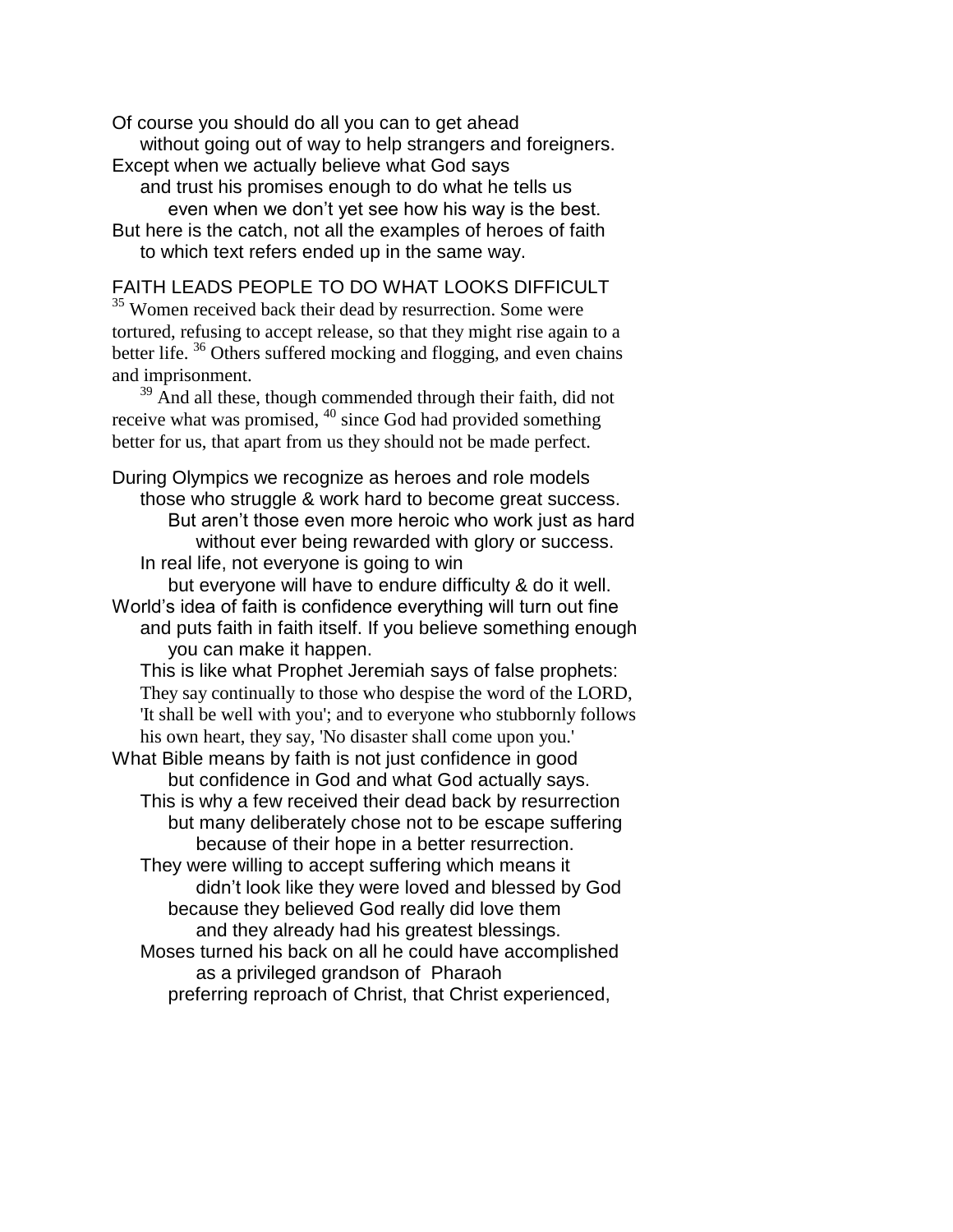rather than the reproach that comes from Christ if he had participated in what led to sin. There may be times when we too, are faced with the choice of what is difficult and may even seem dumb. When there are fees or fines for those who refuse to fund abortion through insurance programs or participate in homosexual weddings or give in to other directives that seem only right and fair to those who don't accept what is revealed in God's creation or in his word. When faced with loss or jobs, businesses or even churches we may feel we have not choice, but we do We can chose that if that is way it is we will suffer. Just as there continue to be those around the world who respond this way and so continue to experience, like those in text, beating, imprisonment, homelessness, and loss of families or very lives for the sake of their faith. They do this not just in order to gain something more valuable but because they already have that which is most precious. v. 29 says of both those who continued to suffer and those who's faith was vindicated by great blessings or victories that they did not yet receive what was promised. because it is still over the hill, on other side of death. But we can see it when we look at Jesus.

# FAITH LOOKS TO WHAT JESUS DOES FOR US

 $12:1$  Therefore, since we are surrounded by so great a cloud of witnesses, let us also lay aside every weight, and sin which clings so closely, and let us run with endurance the race that is set before us,  $2\pi$ looking to Jesus, the founder and perfecter of our faith, who for the joy that was set before him endured the cross, despising the shame, and is seated at the right hand of the throne of God.

 $3^3$  Consider him who endured from sinners such hostility against himself, so that you may not grow weary or fainthearted.

Jesus, in Gospel mentions predicting weather by looking at sky. Now people don't look up sky, just go on weather.com. Years ago, there was no long range forecast

> so people keep eye on birds or squirrels or other critters for clues on what to expect and be ready for.

Text doesn't say watch animals but keep eyes on Jesus. Jesus says people don't know how to interpret the present time.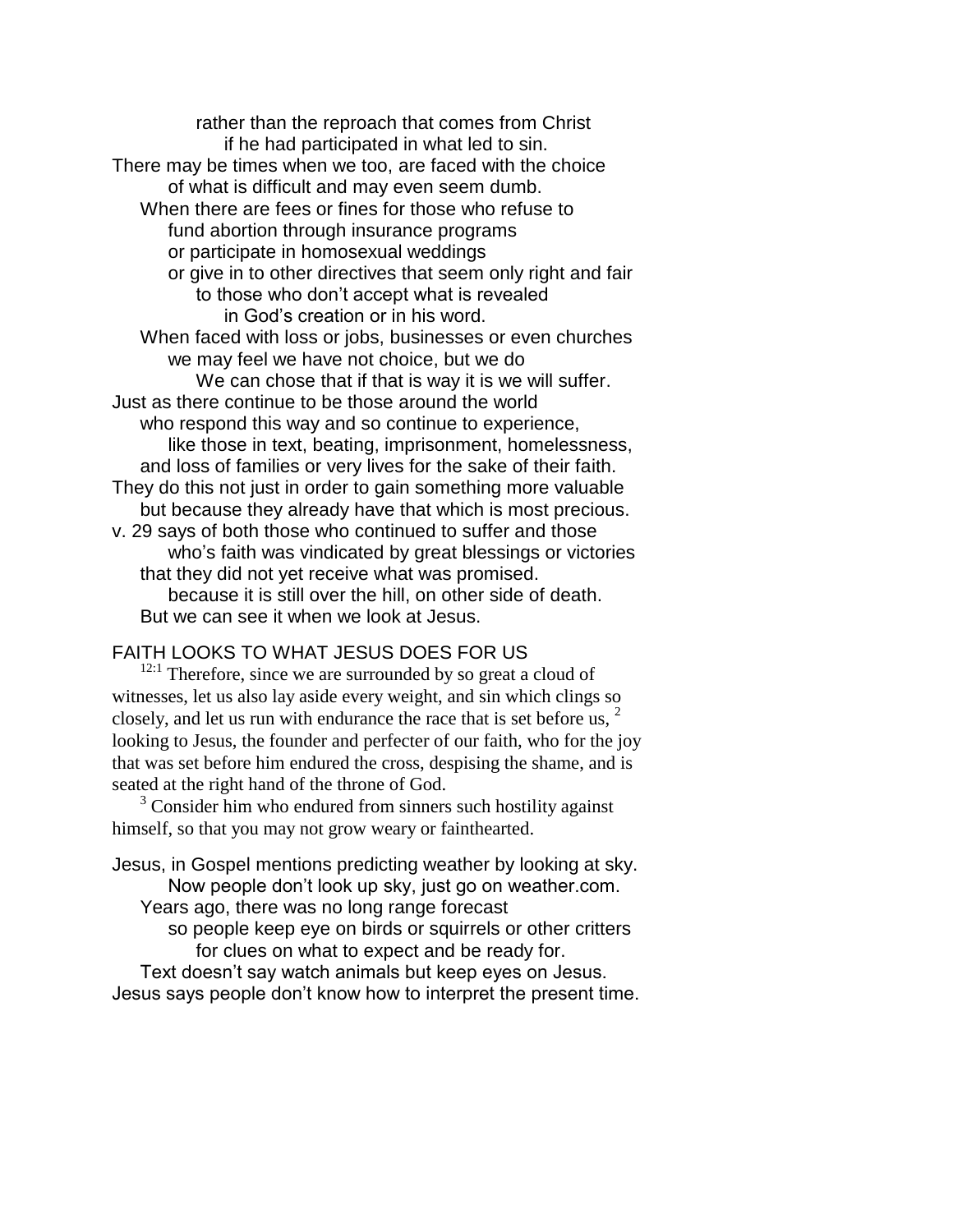How do you do that? Not by looking at future you can't see but looking at past, especially as revealed in God's word. God's word reveals to us something all those in text didn't have: the fulfillment of God's promises through Jesus. There is a great cloud of witnesses surrounding us as we continue to run our race. They are not just spectators like those at Olympic events but fellow participants who have crossed finish line And they are not looking at us as they cheer, so much as looking at Jesus and pointing us to his victory. Jesus is the one who chose to leave not just Pharaoh's house but the glory of his Father's house in heaven. He plunged, not into the divided red sea but into the still churning sea of our sinful world. He deliberately chose suffering & torture, refusing to accept release He willingly sacrificed, not his son, but himself. He did all this because he looked over the hill of Calvary and saw the resurrection, not just his own but ours because of what he did for us. He has given a blessing that does things backwards. He has given us all the blessings he deserved as the firstborn son of God. God's eternal love, the continued forgiveness of our sins and all the times we fail to be faithful and obedient, And the resurrection to a better life that is better than anything this world could ever contain & is eternal. He gives us all these blessings through his word which means they are received through faith. He himself gives us this word and this faith with the water that is poured out on children in baptism, and he gives us this forgiveness and everlasting life by along with the very body and blood he gave for us, with the bread and wine we eat in Holy Communion. about which the world and even many Christians say, Oh, for dumb! You've got to be kidding. But here faith sees over the hill. Faith sees Jesus.

this FAITH LED PATRIARCHS TO DO WHAT LOOKED DUMB and backward because they trusted God's word. FAITH LEADS PEOPLE TO DO WHAT LOOKS DIFFICULT even disastrous because of they are looking toward.